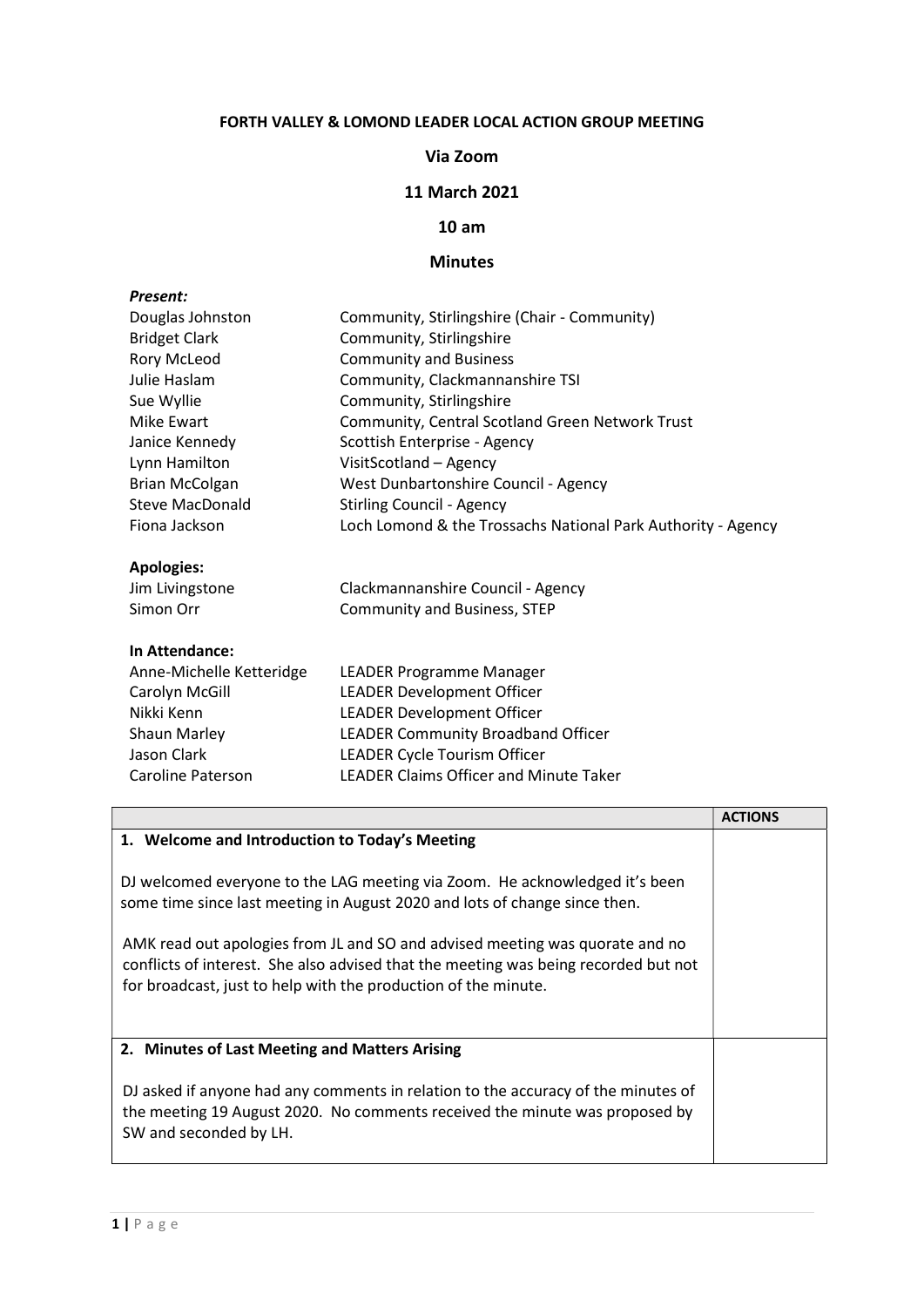| BC flagged that reports were that rural villages in Scotland would be inundated with<br>visitors again this year and wondered what planning had been taking place to<br>ensure that there would be increased litter collections and that public toilets and<br>car parks are open. AMK advised this is pertinent to discussions at Rural Parliament<br>at the moment. LH advised Tourism Task Force was set up by Fergus Ewing for all<br>aspects of tourism infrastructure and revenue activity which will report back Friday,<br>19 March. Preparation will start to come out for summer regarding investment for<br>additional support. |  |
|--------------------------------------------------------------------------------------------------------------------------------------------------------------------------------------------------------------------------------------------------------------------------------------------------------------------------------------------------------------------------------------------------------------------------------------------------------------------------------------------------------------------------------------------------------------------------------------------------------------------------------------------|--|
| JC added local authorities and National Park are much more aware of the issues and<br>will be better prepared this year.                                                                                                                                                                                                                                                                                                                                                                                                                                                                                                                   |  |
| <b>Matters Arising</b>                                                                                                                                                                                                                                                                                                                                                                                                                                                                                                                                                                                                                     |  |
| Sharing infographic - AMK advised she had emailed the infographic to the LAG. She<br>added that there was some discussion to produce more infographics on various<br>topics but due to LEADER teams across Scotland being stretched, it was decided to<br>keep it to one.                                                                                                                                                                                                                                                                                                                                                                  |  |
| AMK/SMacD to meet - discussion has taken place and risk register will be discussed<br>later in the meeting.                                                                                                                                                                                                                                                                                                                                                                                                                                                                                                                                |  |
| Virtual Conference - to be picked up later in the meeting.                                                                                                                                                                                                                                                                                                                                                                                                                                                                                                                                                                                 |  |
| £1bn challenge document - SW had circulated information to the LAG.                                                                                                                                                                                                                                                                                                                                                                                                                                                                                                                                                                        |  |
| 3. Latest from Scottish Government re current programme                                                                                                                                                                                                                                                                                                                                                                                                                                                                                                                                                                                    |  |
| AMK noted she recently emailed an update but to recap: FVL LEADER Programme<br>has been given permission to extend to 31 December 2021 to allow applicants to<br>complete projects delayed by COVID or projects contributing to COVID recovery.<br>She thanked Stirling Council for their support and acting as the Accountable Body.<br>She noted initially it looked like not many projects were impacted by COVID but<br>many were and will run on passed previous deadline of 31 March 2021.                                                                                                                                           |  |
| In response to LAG query regarding process for extended/additional funding, AMK<br>explained that since September she had been submitting a monthly register to<br>Scottish Government and also asked to flag which projects could potentially<br>contribute to COVID recovery, along with costings. In January she received<br>notification all flagged projects had been awarded additional funding.                                                                                                                                                                                                                                     |  |
| AMK highlighted Scottish Government are still keen for us to complete as many<br>projects as we can by 31 March 2021.                                                                                                                                                                                                                                                                                                                                                                                                                                                                                                                      |  |
| Staff costs have been extended to December 2021 on a reduced basis but, as some<br>were aware, Nikki Kenn left the LEADER team in December 2020.                                                                                                                                                                                                                                                                                                                                                                                                                                                                                           |  |
| 4. Latest from Scottish Government and LAG Chairs re Future Programme                                                                                                                                                                                                                                                                                                                                                                                                                                                                                                                                                                      |  |
| DJ advised on 25 February the National Chairs Group met with representatives from<br>Scottish Government, led by Elaine McGregor from Rural Communities Team. A                                                                                                                                                                                                                                                                                                                                                                                                                                                                            |  |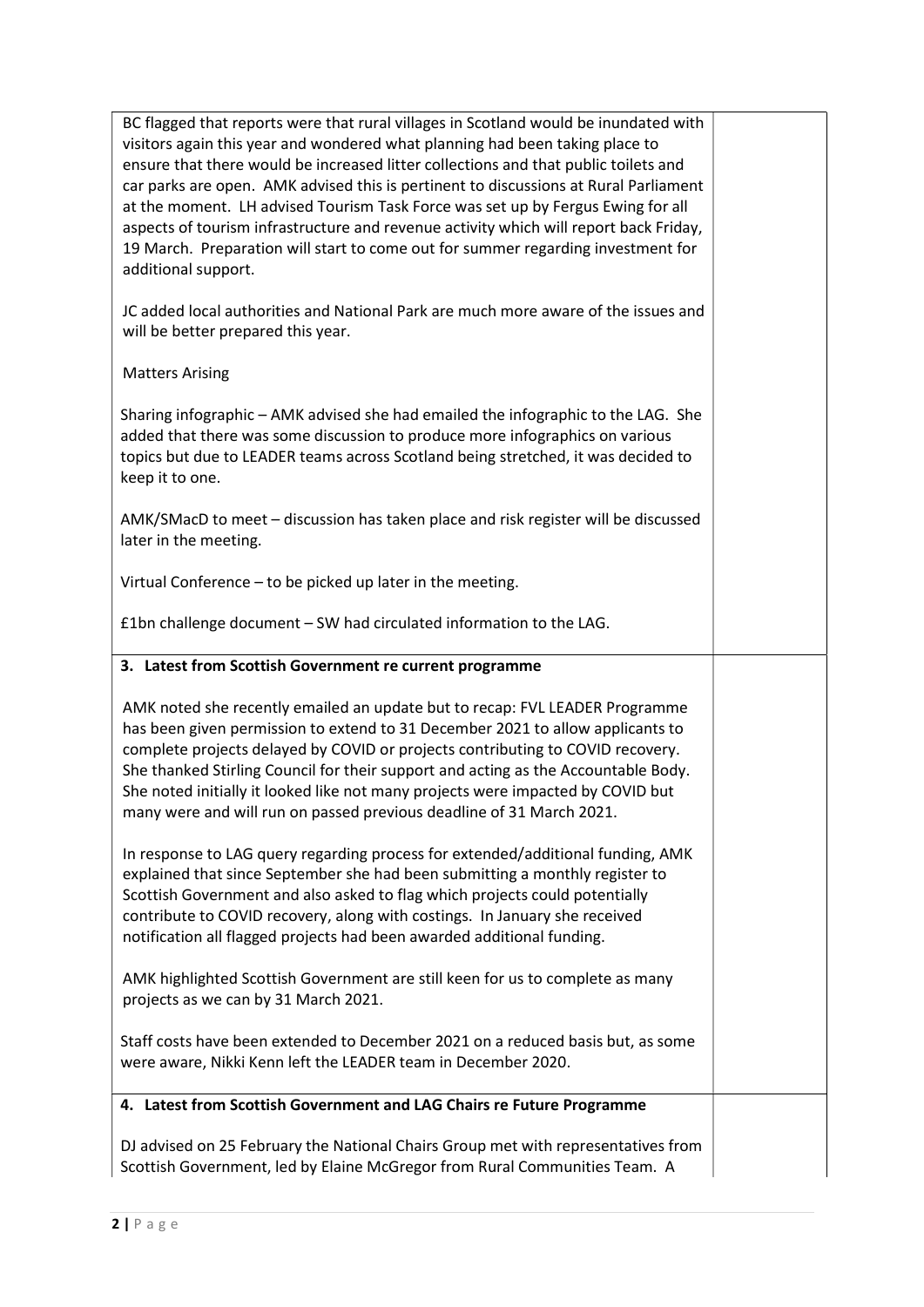wide ranging discussion on where we could be going and what could be happening and some of the things that came out of that were very interesting.

DJ reported that Elaine had stated this was an opportunity to discuss how we retain the important capacity held by the LAG to delivery Community Led Local Development (CLLD), which is the focus rather than LEADER, so there is an interest in maintaining the LAG infrastructure to delivery local development. Her colleague Karen, gave a presentation on the UK Shared Prosperity Fund – 3 elements, 1 interim fund for 21/22 of £220m for all UK with Scottish allocation approx. £20m on competitive basis, the larger fund over 5 years of £1.5bn but it will not be run by Scottish Government, but from the Housing Communities and Local Government department in Westminster. DJ cautioned that this is where it becomes political and the LAG will need to tread carefully. The first element is the Community Renewal Fund and local authorities have been given a priority status, and although West Dunbartonshire was a priority 1, Stirling and Clacks were not priorities so didn't look likely to be supported through this funding.

Elaine was then outlining the possibility of some SG funding which they are making available to rural areas to run some pilots. With this funding, Elaine was keen to encourage LAGs to test change and she has been keen to stress that CLLD is not the same as LEADER. Also flagging that they are looking to learn from the past with greater focus on communities. DJ thought this fitted very well with the LAG's legacy work to date.

Next chairs meeting is 24 March 2021 and DJ will be able to feed back after this.

## 5. Finance Update

AMK noted FVL LEADER original allocation was £2,881,740 and an additional £180,237 has been allocated for the COVID recovery projects, totalling £3,061,977. This includes the allocation for admin costs of up to 25% with FVL's admin costs currently running at 24%.

AMK advised at the moment we are currently overcommitted by £2,251, which is quite comfortable because we have projects regularly coming in at final claim with underspends.

We have the Old Manse Farm glamping project which hasn't started but due to extension they still have time. The holdup was due to hold ups getting the SEPA drainage license.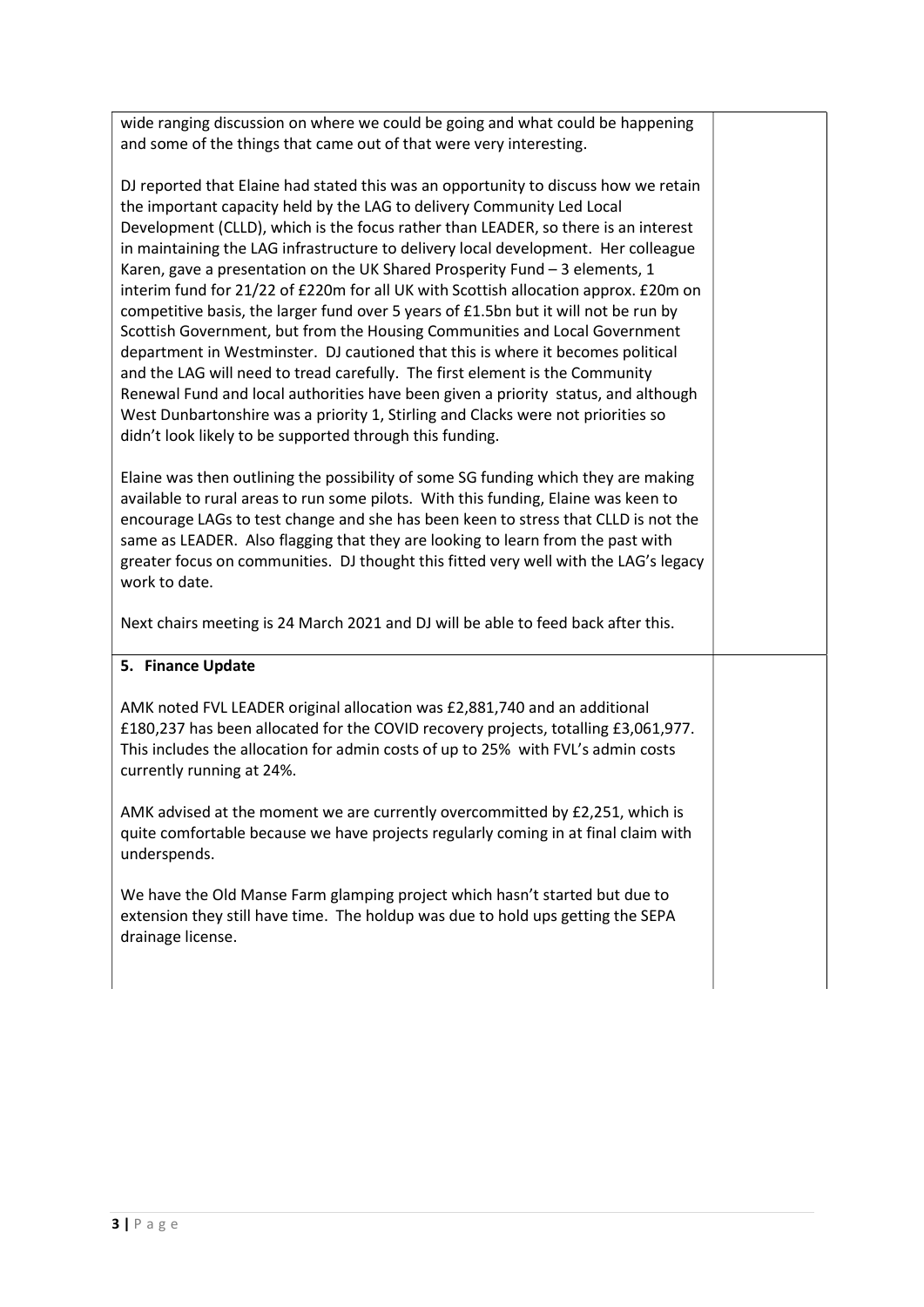| Applicant                 | Project                                                                                                                                                                                                                                                                                                                         | Amount<br><b>Requested Approved</b> | Amount                                    | Original<br>Amount<br><b>Approved Amount</b> | $%$ of<br>Original |
|---------------------------|---------------------------------------------------------------------------------------------------------------------------------------------------------------------------------------------------------------------------------------------------------------------------------------------------------------------------------|-------------------------------------|-------------------------------------------|----------------------------------------------|--------------------|
|                           | Total                                                                                                                                                                                                                                                                                                                           |                                     | £ 16,662 £ 16,662                         |                                              |                    |
| Bannockbum House<br>Trust | Bannockbum House                                                                                                                                                                                                                                                                                                                | £<br>4,409 £                        |                                           | 4,409 £ 153,000                              | 2.88               |
| <b>FVL LAG</b>            | Legacy Project                                                                                                                                                                                                                                                                                                                  | £<br>850 £                          |                                           | 850 f 17,165                                 | 4.95               |
| Strathard                 | <b>Strathard Business Development</b>                                                                                                                                                                                                                                                                                           |                                     |                                           |                                              |                    |
| Development Trust Project |                                                                                                                                                                                                                                                                                                                                 | £<br>$2,000$ £                      | $2,000$ £                                 | 54,881                                       | 3.64               |
| <b>FVL LAG</b><br>FVL LAG | <b>Crowdfunding Coaches</b><br><b>Cycle Tourism</b>                                                                                                                                                                                                                                                                             | £<br>4,500 £<br>£<br>4,027          | 4,500 $f$<br>4,027 £                      | 40,000<br>131,108                            | 11.25<br>3.07      |
| <b>LLTNPA</b>             | Leny Falls                                                                                                                                                                                                                                                                                                                      | £<br>876 £                          | 876 £                                     | 100,000                                      | 0.88               |
| Japanese Garden           | Teahouse at Japanese Garden                                                                                                                                                                                                                                                                                                     |                                     |                                           | 33,466<br>£                                  |                    |
|                           | to the Cycle Tourism project to allow an extension of LEADER funds to end of June                                                                                                                                                                                                                                               |                                     |                                           |                                              |                    |
|                           | to allow promotion to take place using the materials JC has been creating but not<br>been able to use given continuation of Covid lockdown - more detail on materials in<br>JC's presentation on agenda. This would involve an additional cost of £12.5k which<br>would take over 10%. LAG agreed as sensible use of resources. |                                     |                                           |                                              |                    |
|                           | 6. Latest on increased grant awards to projects for COVID recovery<br>OMOND                                                                                                                                                                                                                                                     |                                     | <b>Additional Covid Recovery Projects</b> |                                              |                    |
|                           | • Local Food and Drink Project - £50k for business grants                                                                                                                                                                                                                                                                       |                                     |                                           |                                              |                    |
| markets                   | • Regional Food Hubs - £28.6k to extend staffing to support more                                                                                                                                                                                                                                                                |                                     |                                           |                                              |                    |
|                           | • Community Broadband - £11.1k to extend staffing to allow more<br>communities to be supported with their connectivity                                                                                                                                                                                                          |                                     |                                           |                                              |                    |
|                           |                                                                                                                                                                                                                                                                                                                                 |                                     |                                           |                                              |                    |
| with Crowdfunder          | • Smart Digital Villages - additional £50k for more project activity<br>• Crowdfunding coaches - additional £40.5k to extend contract                                                                                                                                                                                           |                                     |                                           |                                              |                    |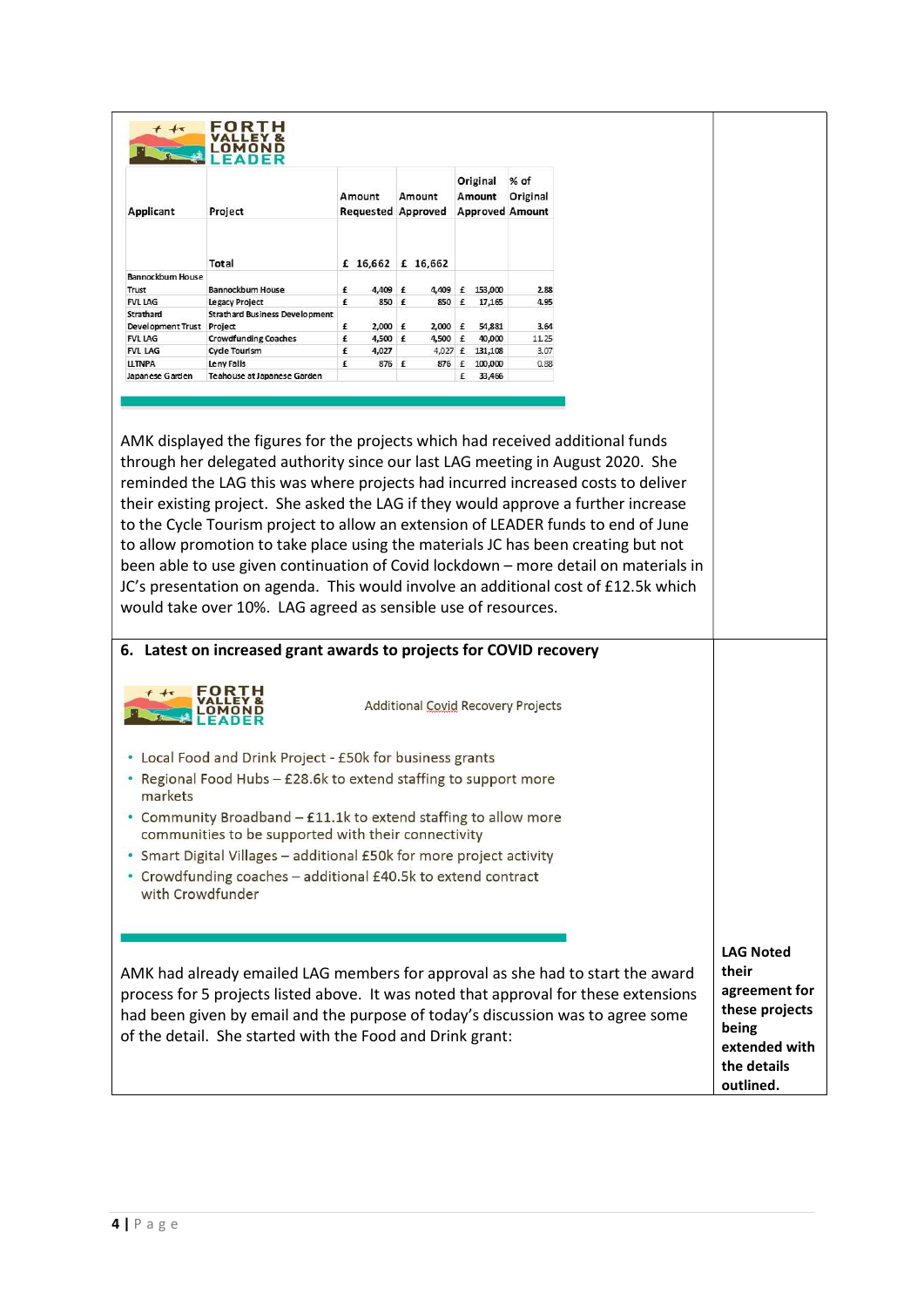

AMK has checked with Scottish Government who have agreed the principal of a mini grant scheme for food and drink businesses through the Local Food and Drink Project. Applications will be received through the Food and Drink Network but businesses won't have to be a member. It will be promoted on the Food and Drink Network website and shared on social media.

AMK looking for volunteers to assist with grant assessments - it was agreed that this would be DJ, SO and AMK.



**Regional Food Hubs** 

- Cooperation project with 4 LAG areas in total
- Discussed with all areas and applicant (Forth Environment Link)
- Agreement that focus of extension will be support the existing markets - from producer side and customer side
- Project will run to October 2021
- Focus on marketing of new markets
- Focus on mentoring of new market hosts
- Focus on increasing number of local producers selling through markets

Moving on to the Regional Food Hubs project, AMK advised the extension is for staffing as the learning from the last project is that more support is required for the markets which have just been set up. In the 4 LAG areas experience has been quite different. In the Forth Valley area our experience has been very positive with 3 full markets and 4 satellite markets now up and running. Rural Perth & Kinross experience has also been good also with independent NeighbourFood hubs set up as well as the 2 supported ones by LEADER. Borders and Fife had more difficulties setting up markets and have one each with extra support provided to work with the new markets to build up their network of producers and customers.



**Community Broadband Officer** 

- Extension by 3 months
- · 28 communities supported so far
- Work with another 3 communities to implement broadband network solutions
- Support the extended development of the Smart Digital Village project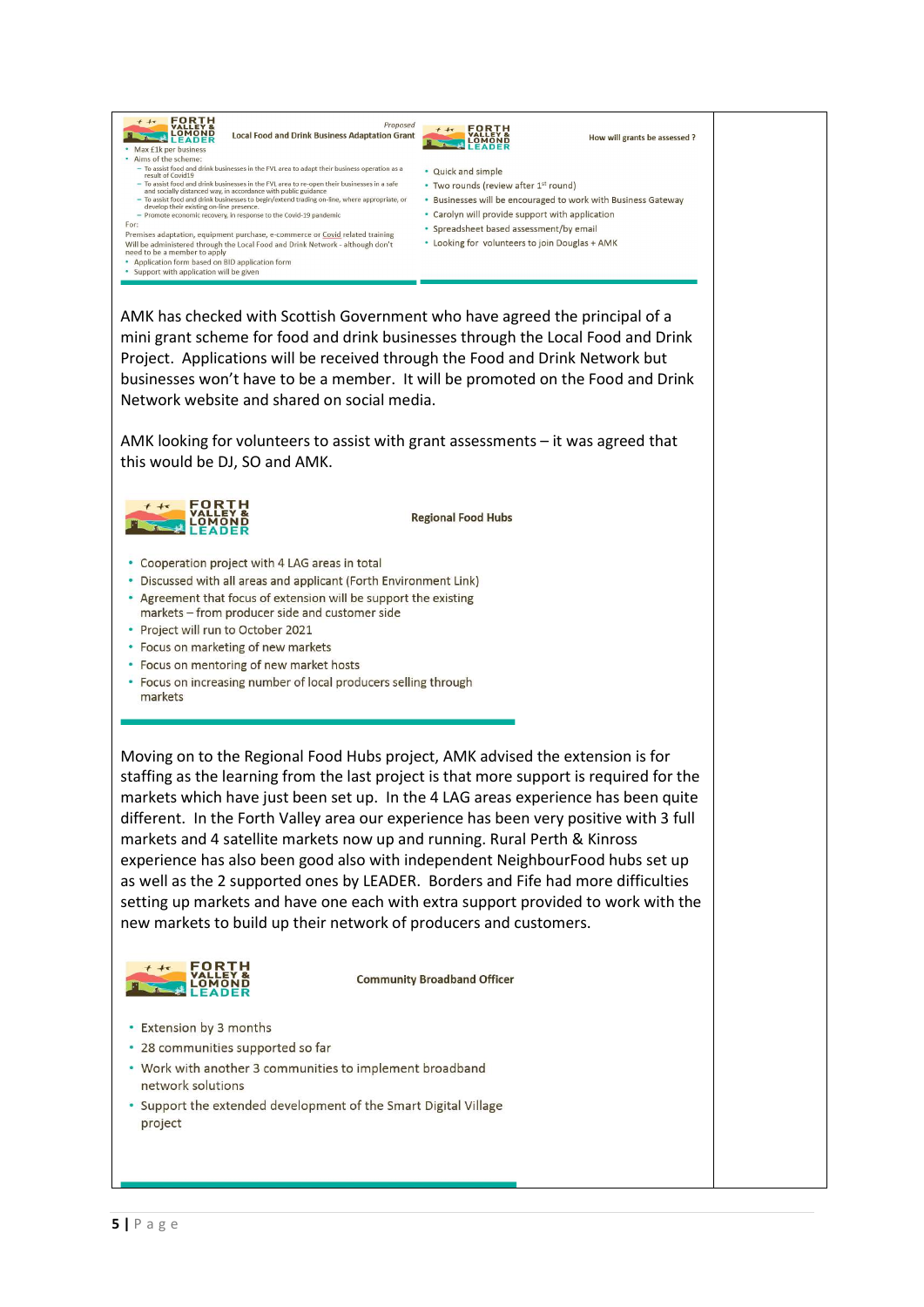With the Community Broadband project, AMK noted that SM to present later in the meeting so explained that the funding is to extend SM's contract is support of Smart Digital Village which has been exploring some activities very relevant to Covid response and recovery, such as the car parking project and other visitor management related issues..



**Smart Digital Villages** 

- More pilot projects
	- Build on the National Park car parking monitoring project
	- Pilot in more remote/non Council owned car parks
	- Explore what type of user interface works best
	- Work with the development trusts in the use of sensor data for visitor management purposes
	- Explore other monitoring requirements of communities eg flooding
	- Pilot timber traffic monitoring in Balquhidder glen

With the car parking monitoring, which involves installing sensors in the car parks, information can be relayed in real time to apps or website so visitors can see when car parks are full or almost full. Currently being piloted in Council owned car parks only until NP and Council are confident of it working.



**Crowdfunding Coaches** 

- Extension of coaching programme in 8 of the 9 original areas
- Now running until end of July
- Focus on 1 to 1 coaching rather than training events
- Looking for more projects to Crowdfund in FVL area

With the Crowdfunding project, this has been extended by a further 3 months, although as one LAG area decided not to extend due to low uptake this has meant the budget could be stretched to a 4 month extension. Previous training events were recorded and can be used as a resource so they don't need to be replicated, the support will all be based on one to one coaching with projects.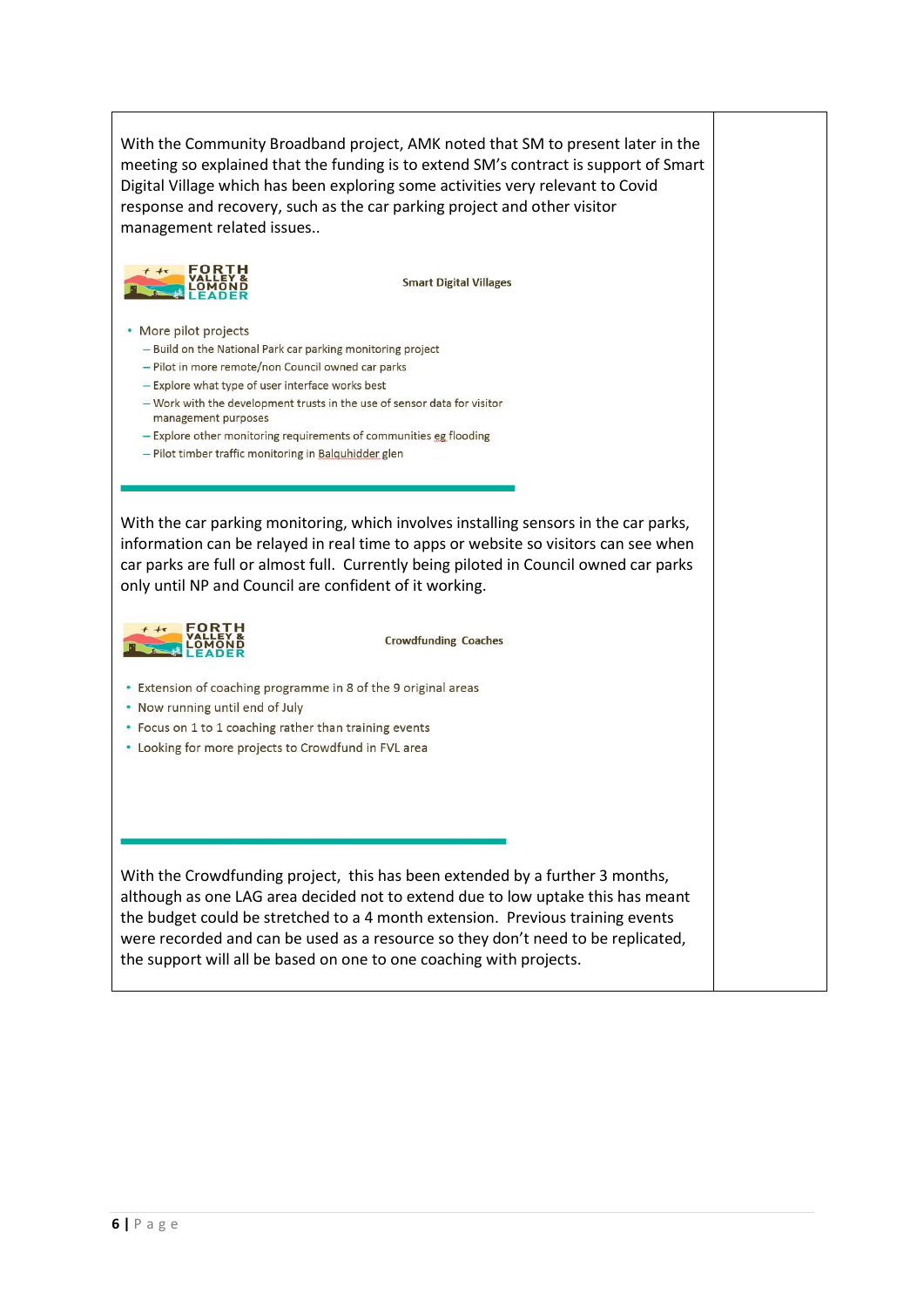| coached | No.of projects LEADER Area        | Pledges<br>total |
|---------|-----------------------------------|------------------|
| 79      | Fife                              | £111,972         |
| 71      | Forth Valley & Lomond             | £196,325         |
| 57      | Kelvin Valley & Falkirk           | £31,903          |
| 56      | Greater Renfrewshire & Inverchide | £21,078          |
| 63      | Lanarkshire                       | £11,335          |
| 120     | Rural Perth & Kinross             | £487,376         |
| 120     | Scottish Borders                  | £183.259         |
| 111     | Tyne Esk                          | E93.138          |
| 78      | West Lothian                      | £82,503          |
| 755     | SUM                               | E1,218,889       |

Figure 1: Table of projects supported by LEADER area. (Full project breakdown in Appendix B).

AMK displayed the final report results to January 2021 (see above) showing for the £40,000 FVL spend, projects raised £196,325.

#### 7. Project Presentations

### 7.1 Cycle Tourism

JC advised that despite lockdown restrictions, there is still lots going on in terms of creation of materials.

New printed route cards and PDFs – with the help of BC, produced a series of 4 day rides as PDFs to put on Visitscotland cycling pages website which have been really successful, also printed these route cards which will be distributed to tourism information centres, key businesses along the routes, accommodation providers, etc. once lockdown restrictions are lifted. Working on 4 two day trips and a few more day trips.

Held 4 cycle tourism webinars in November 2020 across 3 LEADER areas with around 60 participants and receive some really good feedback. Arranged 1-2-1 follow up sessions with businesses on digital marketing skills with an expert to help audit their online marketing and digital media and providing online top tips and advice.

Following last spring's success with ebike fast chargers in cafes and stops in the National Park, we've bought 8 more and will be rolled out across keys stops and cafés in the Forth Valley area.

Accessible for all route (N7) from Callander to Strathyre but a number of barriers prevent adaptive bike accessing routes properly. Working closely with Sustrans engineers working on solutions, particularly the one at Bochastle crossing. Tied to that was new Sustrans grant scheme which is to encourage partners to apply for funding to get barriers removed. Scheme went live in February but National Park and Forestry and Land Scotland were unable to meet deadline, hoping to apply to round 2.

Stirling Council also are looking at barrier removal in Callander as part of Spaces for People Fund.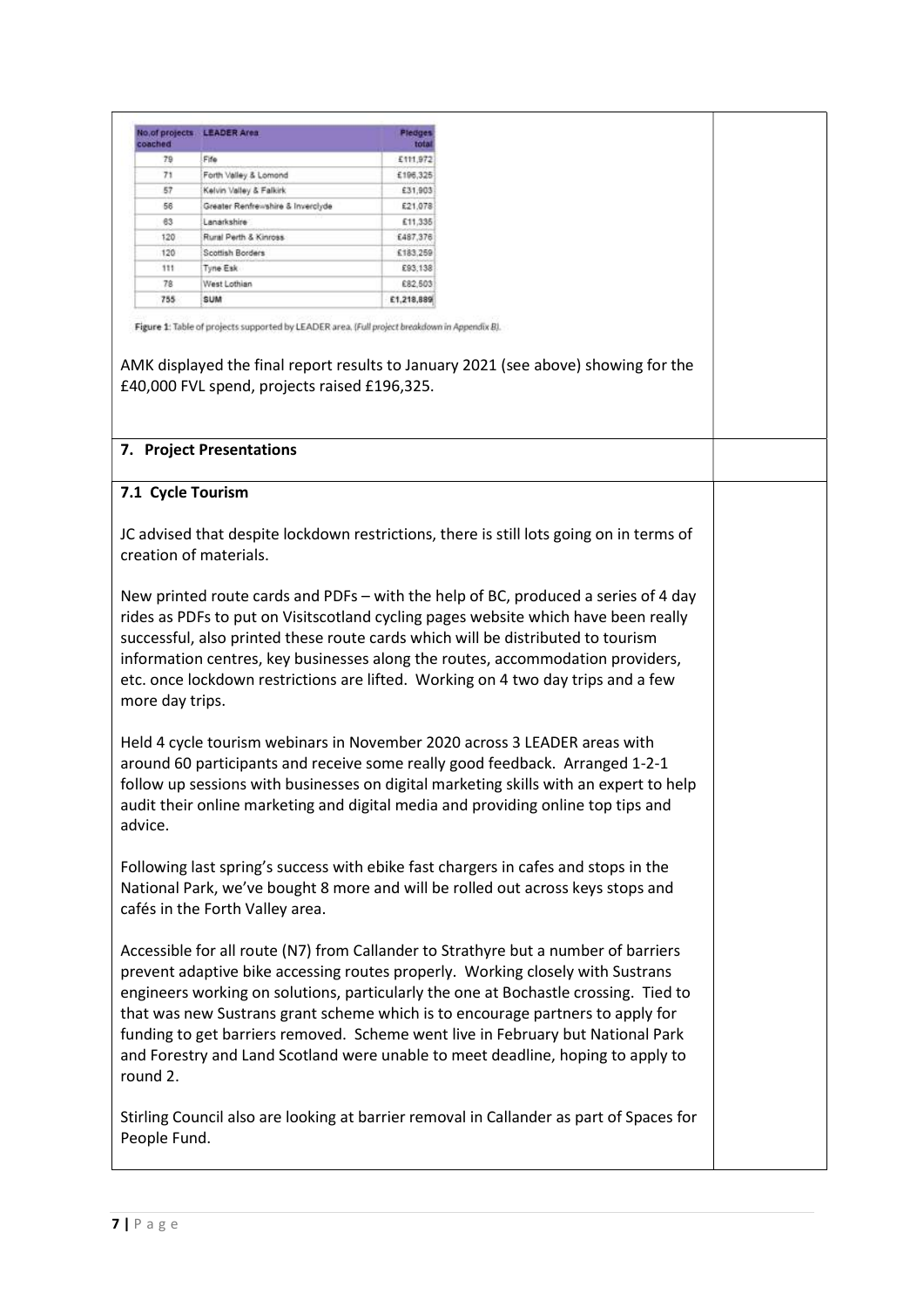| Most of the infrastructure for the Gravelfoyle trail has been delivered although<br>waiting on the trail headboards being signed off by Forestry and Land Scotland. We<br>had a Gravelfoyle pre-launch in December with a full page in the Herald, along with<br>coverage in the Stirling Observer, the usual cycling magazines and online presence.<br>Website, teaser film and brand are all ready to go, once installation plans are<br>confirmed.<br>Promotional cycle films have been produced which can be used by partner agencies<br>to promote the area. Videos can be found at<br>https://www.youtube.com/watch?v=q79pL5zvrjl |  |
|-----------------------------------------------------------------------------------------------------------------------------------------------------------------------------------------------------------------------------------------------------------------------------------------------------------------------------------------------------------------------------------------------------------------------------------------------------------------------------------------------------------------------------------------------------------------------------------------------------------------------------------------|--|
| 7.2 Local Food and Drink Network                                                                                                                                                                                                                                                                                                                                                                                                                                                                                                                                                                                                        |  |
| In addition to the proposed Food and Drink Business Adaptation scheme which AMK<br>had already covered, the network had organised the Forth Valley Virtual Food and<br>Drink festival in October 2020 which grew to being a two week festival - with a<br>couple of events being able to open as physical events including Achray Farm and<br>Arnprior Farm pumpkins. The network is already thinking about the Forth Valley<br>Food Fest for October 2021 - hoping COVID restrictions are lifted and can be bigger<br>this year.                                                                                                       |  |
| CMcG noted this time last year we were considering the viability of the Forth Valley<br>and Food and Drink Network but within a year we've achieved a lot. She recapped<br>on the funding noting £5k from Connect Local to set up the network, awarded in<br>excess of £25k from Scotland Food and Drink/Stirling Council to develop the<br>network, along with benefiting from funding for the members for PR training and in<br>December £5k from Scotland Loves Local to support and promote local places and<br>businesses.                                                                                                         |  |
| She highlighted Scotland Loves Local funding to be spent by 31 March 2021, so used<br>winter to develop campaign for Spring/Easter but still a bit early to promote getting<br>out and about. She gave an overview of the campaign which includes an<br>'interactive living map' for the website to promote food and drink businesses.                                                                                                                                                                                                                                                                                                  |  |
| Social media is also being developed to encourage to buy from local producers to<br>enjoy at scenic locations (all designated picnic spots) which are also shown on the<br>'living map'. We're also aware of waste and litter, so we plan to add a litter pick<br>and bag to our logo to encourage people to take rubbish away with them.                                                                                                                                                                                                                                                                                               |  |
| Lastly, thanks to the Cycling project 2 one minute films of The Broch café and<br>Achray Farm were produced.                                                                                                                                                                                                                                                                                                                                                                                                                                                                                                                            |  |
| 7.3 Community Broadband and Smart Villages                                                                                                                                                                                                                                                                                                                                                                                                                                                                                                                                                                                              |  |
| SM advised that he's working on the hard to reach areas, although it's been difficult<br>getting contractors on site this year due to COVID. Managed to complete projects<br>at Blair Drummond, Touch Estate and Gartness. Hoping Stronachlacher/Inversnaid,<br>Aberfoyle and Kilbride extension will be ready March/April 2021.                                                                                                                                                                                                                                                                                                        |  |
| Smart Villages pilot project was demonstration for tourism in Gartness i.e. flood<br>monitoring, footfall counter for West Highland Way and weather information. SM                                                                                                                                                                                                                                                                                                                                                                                                                                                                     |  |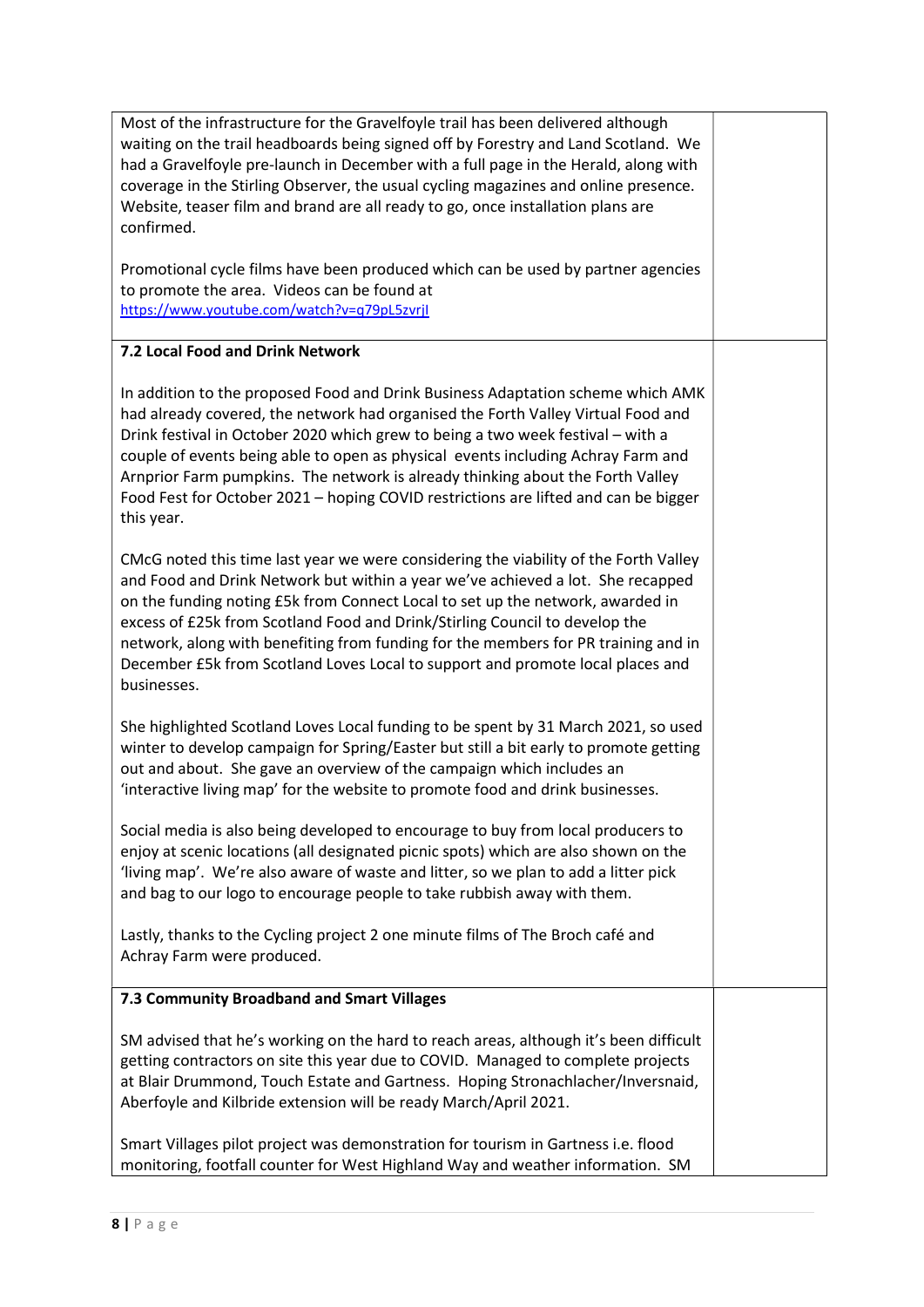noted the weather sensor is based within the local primary school and data is being incorporated into lessons. Businesses looking at how they can use this data to make informed decisions on the way forward.

SM advised this project has picked up a lot of press with an article in the Herald in December 2020 and Scottish Government have been heavily involved and a number of discussions on how they take this forward and roll it out on a national basis.

AMK had already mentioned some of the activities of the Smart Villages project earlier in the meeting but some developments being looked at are Balquhidder to manage timber traffic, National Park and Stirling Council car parks monitoring at Aberfoyle, Callander, the Pier at Inversnaid, Balmaha and Drymen as part of the pilot project with contractors soon to be on site. Traffic monitoring, using the same sensors, on Dukes Pass, Invertrossachs Road and Balmaha to Rowendennan Road to monitor traffic flow and illegal parking, which we hope have in place for the start of summer. In discussions with Stathblane for flood monitoring sensors and Callander for flood monitoring and footfall counter.

SM reported a work in progress, along with BT, is looking at how connectivity can be used for interactive tourism. One area being looked at is a virtual walking trail at the Wallace Monument for the Battle of Stirling Bridge.

BC asked how can local village websites link into smart village information and provide links with project e.g. food, cycling tourism routes and support information? SM advised to get in touch with him direct. Currently looking at how sensors can be linked into local community/destination website. BC followed up if there is anything that can be done to link up the local websites although not sure how. SM advised he is asking various communities what websites they have available and making them aware of the project.

DJ expressed his incredible satisfaction in terms of what the presentations have done and how it's integrated in terms of the business and how it's working. I shouldn't be surprised but really brilliant. An excellent example of how what we deliver in terms of local development is the future and not the past.

## 8. Legacy Group presentation on Legacy Workshops



**LEADER Legacy Project** 

- 5 themes = 5 online workshops
- · Sustainable Economic Actions 27 registered
- Resilient & Smart Communities 32 registered
- Fostering Partnership Working 25 registered
- Preparing Climate Actions 35 registered
- Addressing Inequalities & Social Inclusion - 27 registered



AMK advised five workshops took place which were facilitated by Nikki Souter Associates. They were based on themes identified by the Legacy Group, and used the same themes as a brand for the brochure and film.